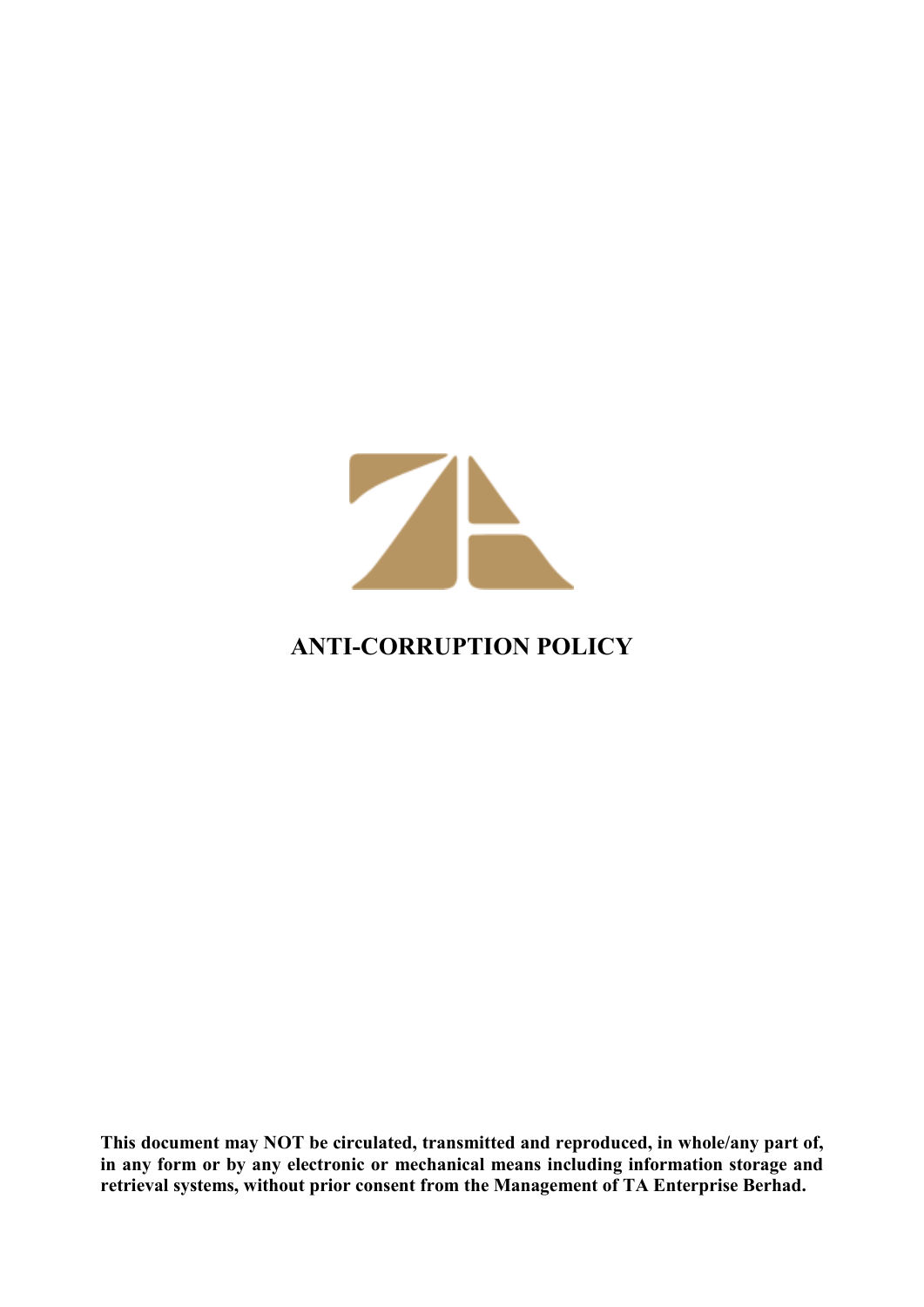

# **Table of Contents**

| 1.  |                                                                    |  |
|-----|--------------------------------------------------------------------|--|
| 2.  |                                                                    |  |
| 3.  |                                                                    |  |
| 4.  |                                                                    |  |
| 5.  |                                                                    |  |
|     |                                                                    |  |
|     |                                                                    |  |
|     |                                                                    |  |
|     | S> SYSTEMATIC REVIEW, MONITORING AND ENFORCEMENT  5                |  |
|     |                                                                    |  |
| 6.  | <b>CORPORATE SOCIAL RESPONSIBILITY PROJECTS, SPONSORSHIP &amp;</b> |  |
|     | <b>DONATIONS SUPPORT OF CORPORATE SOCIAL RESPONSIBILITY (CSR)6</b> |  |
| 7.  |                                                                    |  |
| 8.  |                                                                    |  |
| 9.  |                                                                    |  |
| 10. |                                                                    |  |
| 11. |                                                                    |  |
| 12. |                                                                    |  |
| 13. |                                                                    |  |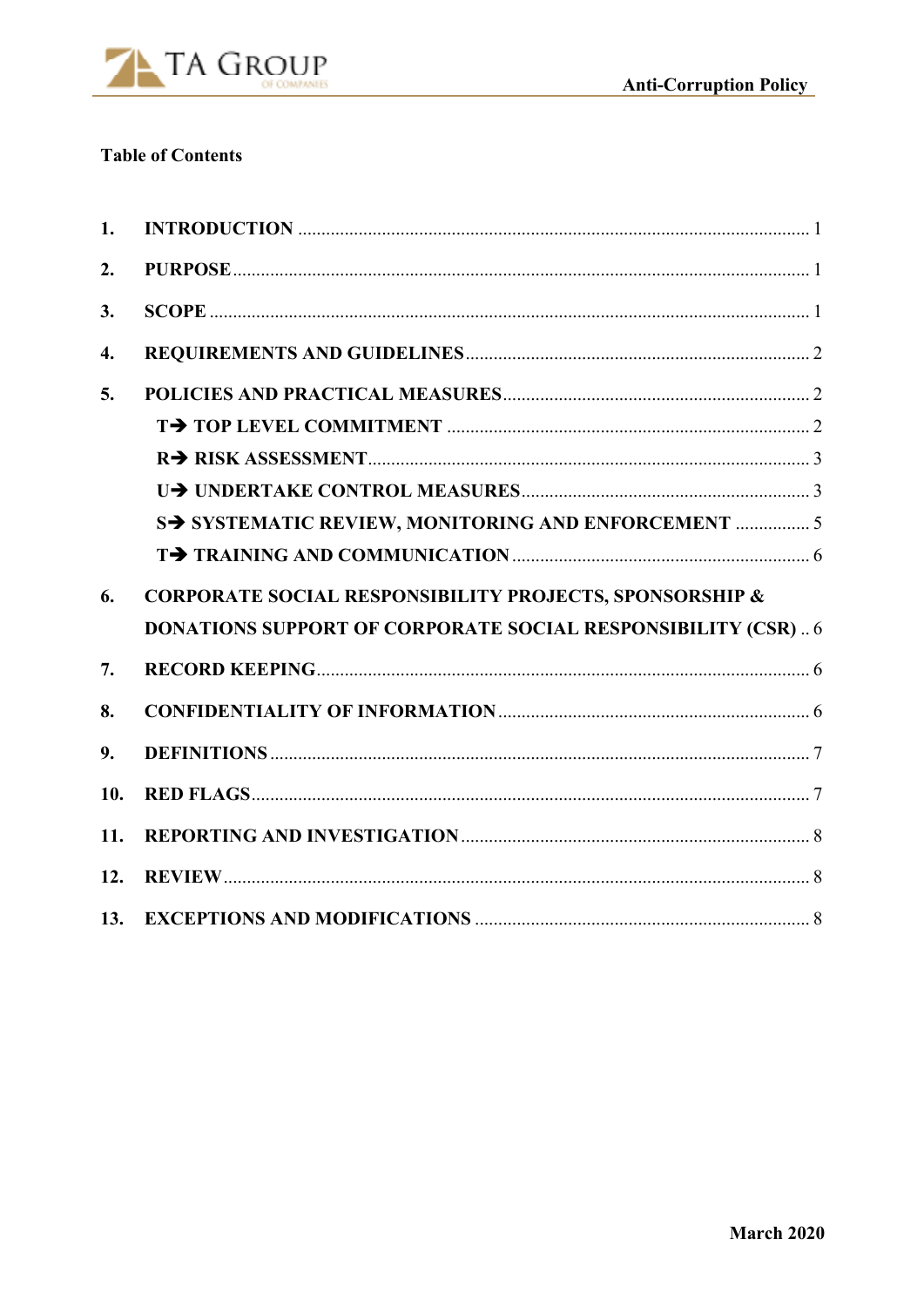

# **ANTI-CORRUPTION POLICY**

### **1. INTRODUCTION**

We, TA Group of Companies ("TA Group") are committed to conducting our business with integrity, trustworthiness, and accountability. The Management of TA Group continually promotes a culture of integrity within TA Group and stress the importance of a zerotolerance approach to bribery and corruption in our actions and decisions, both internally and externally.

In line with TA Group's core value on 'Integrity', Anti-Corruption Policy ("the Policy") has been established to promote the growth of TA Group's business activities to be free from corrupt practices.

Under Section 17A(3) of the Malaysian Anti-Corruption Commission (Amendment) Act 2018 (MACC Act 2018), if the commercial organization is found liable under the corporate liability provisions, a person who is the director, controller, officer or partner of the organization or a person who is concerned with the organization's management affairs at the time of commission of an offence, is deemed to have committed that offence unless such persons can prove that the corrupt act was committed without his consent or connivance and that he exercised due diligence to prevent that commission of the offence as he ought to have exercised, having regard to the nature of his function in that capacity and to the circumstances.

Therefore, there is a need for the company to put in place adequate procedures so that it can have a defence in case there is proven corruption by the associated person.

#### **2. PURPOSE**

The Management of TA Group recognises the importance of ethical values to achieve sustainable growth in both short and long term as well as supports a culture of integrity in pursuit of excellence.

Therefore, establishing appropriate policies and procedures to meet existing requirements and guidelines shall further prevent the occurrence of corrupt practices and enhance TA Group's position in maintaining global's trust and respect.

The Policy is intended to provide guidance and information on how to combat bribery and corruption. If in doubt on the scope of applicable laws or application of this policy, you should consult your immediate supervisor, Head of Department (HOD), Legal Department (Legal), Human Resource Department (HRD) and/or the Management.

#### **3. SCOPE**

The Policy applies to all companies within TA Group and includes Directors and employees of all levels and grades whether full-time, part-time, contract, temporary, interns and trainees.

In addition, the Policy shall extend to consultants, contractors, suppliers, customers, volunteers, agents, sponsors and any third parties with business dealings with TA Group. The supervisor/appropriate personnel of this class shall ensure that all their employees, subcontractors and/or agents are aware of and comply with this policy, where applicable.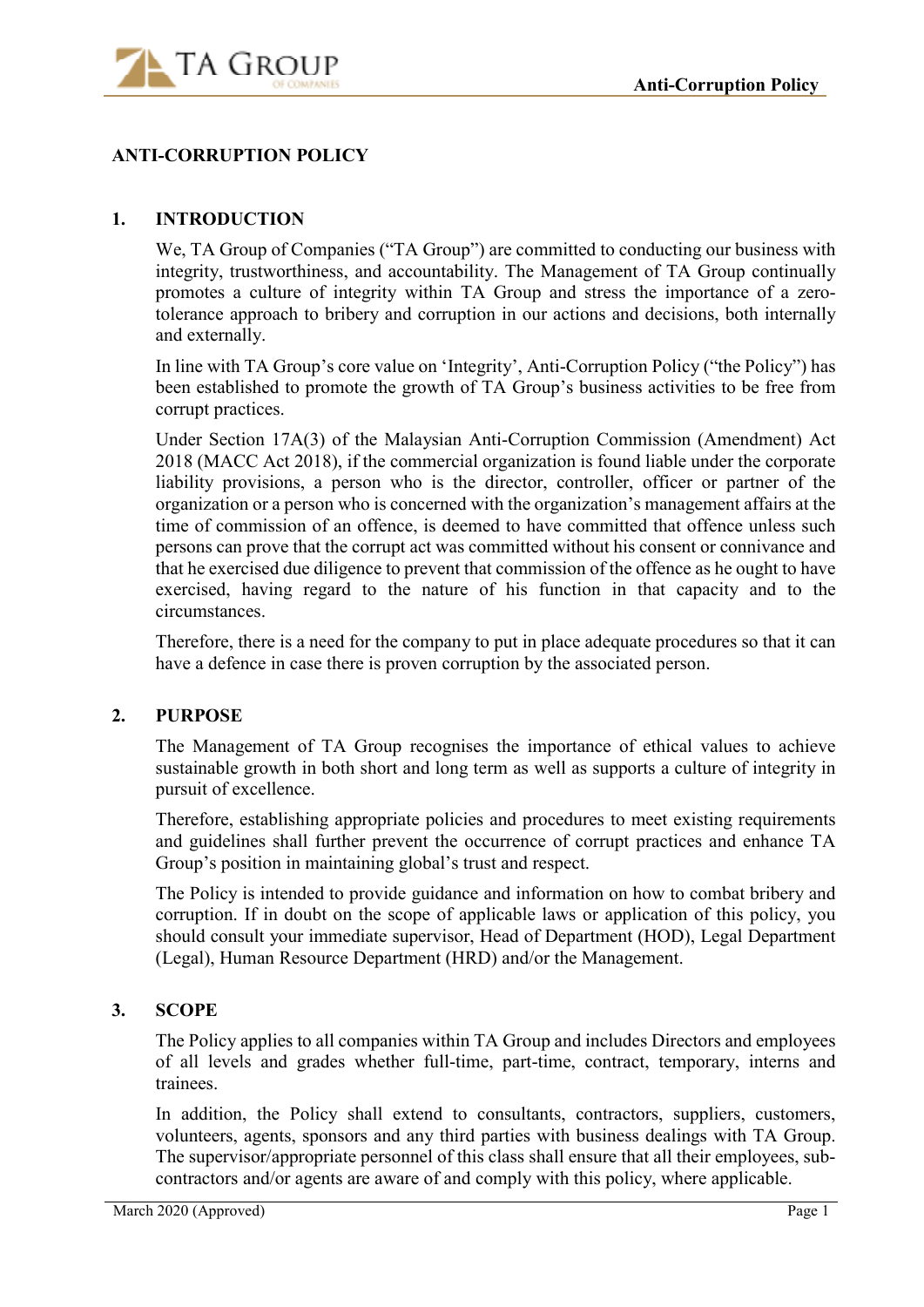

Consequences of engaging in bribery and corrupt practices can be severe for both the employees and TA Group. Any misconduct by employees shall be dealt with in chapter 3 (Disciplinary Procedures) of HRD's Operational Manual (OM).

A copy of the Policy is available in both TAE/TAG's websites and TA's iConnect.

### **4. REQUIREMENTS AND GUIDELINES**

In line with the introduction of section 17A of the MACC Act 2018, the MACC has launched the Guidelines on adequate procedures pursuant to new section 17A(5) on 10 December 2018 (MACC Guidelines). MACC Guidelines set out adequate procedures in which a commercial organisation (CO) needs to have as a defence to a corporate liability charge under the MACC Act. If convicted, a CO is liable to a fine of not less than ten (10) times the value of the gratification or RM1million, or jail term of up to twenty (20) years or both.

MACC Guidelines is based on five (5) principles; i.e. T.R.U.S.T.

- T Top Level Commitment
- R Risk Assessment
- U Undertake Control Measures
- S Systematic Review, Monitoring and Enforcement
- T Training and Communication

### **5. POLICIES AND PRACTICAL MEASURES**

This section shall be based on the five (5) principles as issued in MACC Guidelines;

ie. TRUST

- T Top Level Commitment
- R Risk Assessment
- U Undertake Control Measures
- S Systematic Review, Monitoring and Enforcement
- T Training and Communication

# **T TOP LEVEL COMMITMENT**

i) **Core Value on 'Integrity'** 

The Management's commitment towards ethical value is supported by our core value on 'Integrity' whereby emphasis is to promote a corporate culture on sincerity, transparency and fairness within TA Group.

#### ii) **Whistleblowing Policy**

Our Management is a strong advocate in transparency for our business transactions and activities to achieve a high level of integrity in TA Group. Therefore, the Management highly encourages whistleblowing which provides a few modes of communication; i.e. Personal meeting or reporting via telephone, post, email or online dropbox as specified in TA Group's Whistleblowing Policy.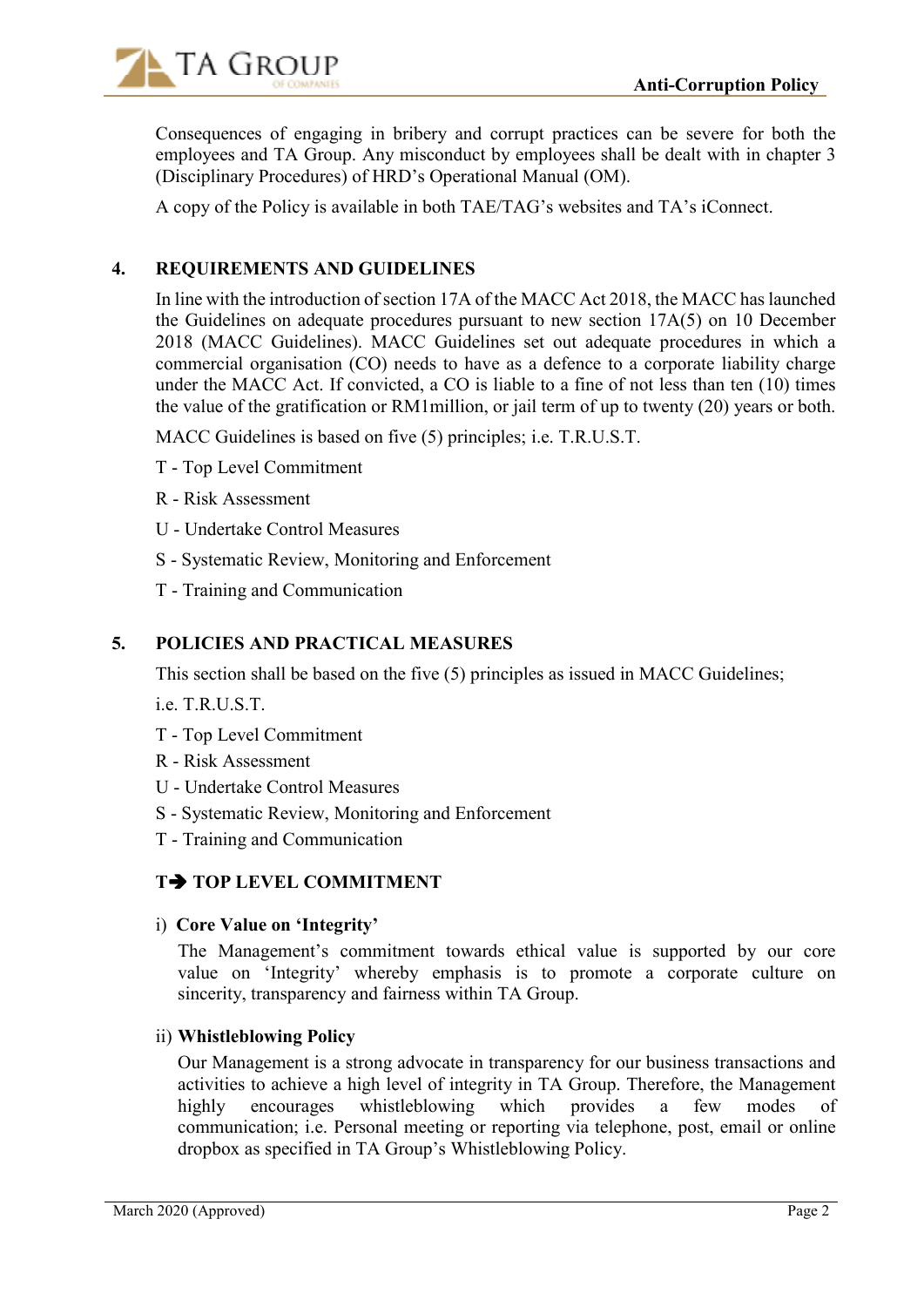

# iii) **Approving Authorities (AA)**

AA with appropriate limits are documented in the AA of respective departments and companies and regularly reviewed by relevant Management. This would provide clarity and accountability at each respective level for the companies and departments within TA Group.

### iv) **Audit and Risk Committee (ARC)**

Final audit reports are presented and deliberated at the ARC meetings. In addition, key areas of risks which have been discussed during Risk Management Committee (RMC) meetings are recorded and reported to the ARC and be deliberated at the ARC meetings.

# **R RISK ASSESSMENT**

### i) **Risk Management**

 Risk Management Department (RMD) has been established for relevant companies within TA Group and reports to respective RMC.

 Detailed risk registers, including corruption risk, are maintained and updated in the required timeframe as specified in the respective risk management policy, shall be reviewed and discussed during the respective RMC's meeting.

 RMC established for subsidiary companies of TAE reports to TAE's RMC. Both RMC for TAE and TAG report to the ARC which in turn reports to the respective Board of TAE/TAG.

# **U UNDERTAKE CONTROL MEASURES**

#### i) **Due Diligence**

 Due diligence exercise shall be carried out for appropriate transaction and relevant parties by personnel/department at respective company within TA Group.

For example:

- HRD conducts interview, perform background checks and verify relevant documents on applicants before offering employment.
- TA Investment Management Berhad shall conduct due diligence on the external business partners prior to launching the fund via a formal due diligence assessment form.
- TA Securities Holdings Berhad's Corporate Finance personnel adopts a due diligence review checklist and updated when required, to be in line with latest authority requirements and guidelines, and market/industry information/outlook.

# ii) **Gifts and Benefits Policy**

 TA Group has a strict policy on receiving and giving gifts and benefits which are consistent with local custom and culture.

For example:

 - Employees/Directors are strictly prohibited from accepting cash, gratuities or concessionary/preferential offers (including shares) from Business Associates or members of the public.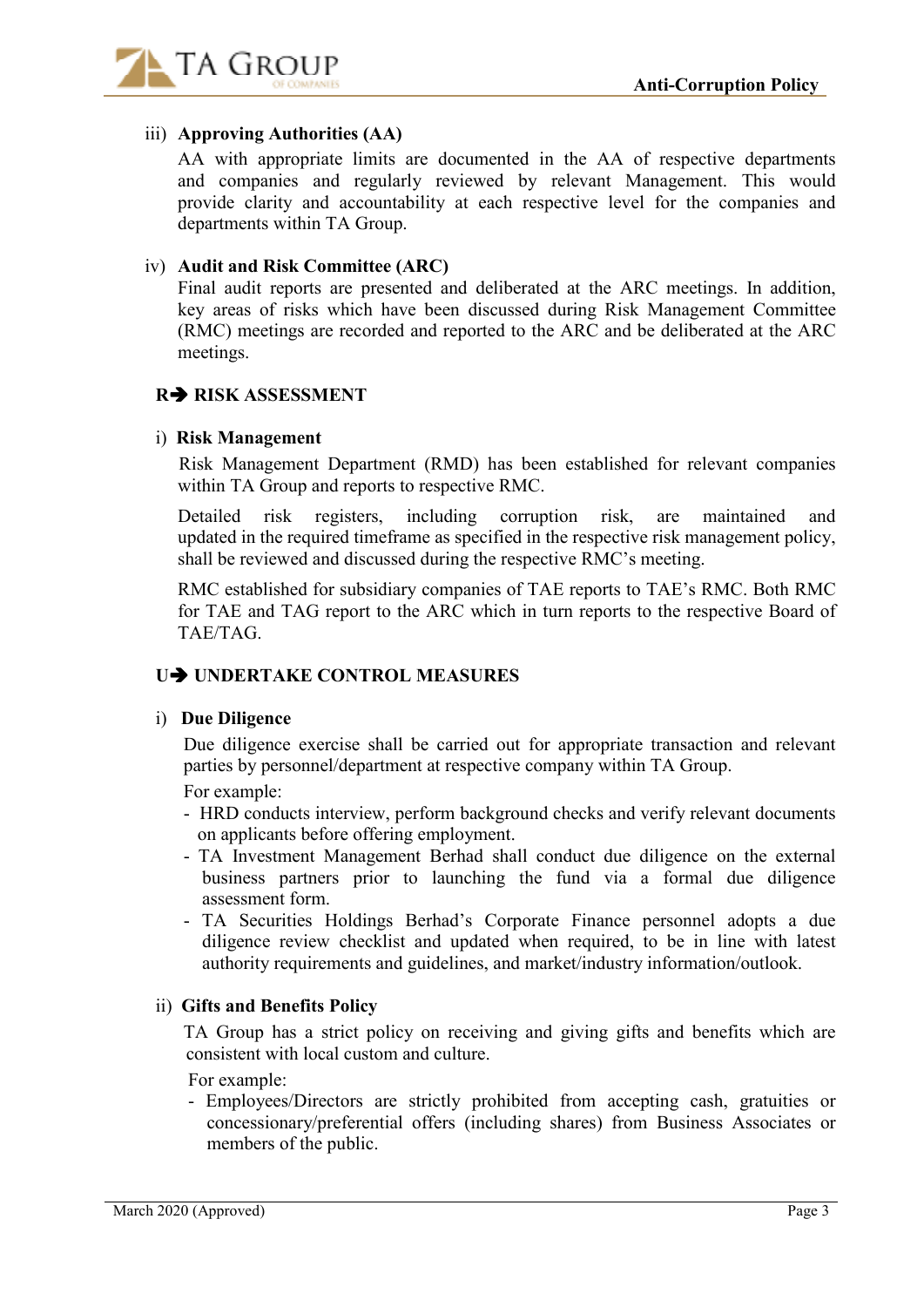

- TA's corporate gifts may be offered to Business Associates. Any other gifts to be offered to Business Associates must have prior approval from TAE's MD&CEO. All gifts which are to be offered must be recorded by the respective HOD prior to distribution.
- Quarterly disclosure on gifts/benefits offered/received be submitted to the TAE's Risk Officer. Risk Officer shall review and monitor to ensure gifts/benefits offered/received are in accordance with the gifts and benefits policy and reports any inconsistency to the RMC, TAE's Board of Directors or TAE's MD&CEO, whichever applicable, for further deliberation.

# iii) **Policies and Procedures**

 Policies and key processes of the business operations are reviewed and revised in accordance to regulatory and operational requirements. Proposed revised draft are tabled for Board's approval at respective subsidiary companies and further endorsed by the Board of TAE/TAG.

### iv) **Tender Procedure**

Appropriate tender procedure is in place for TAG and Tender Committee (TC) has been established to ensure an independent evaluation prior to any appointment. At least one (1) member of the TC must be present for each of the tender interview whereby the attendance is recorded. All tenderers are reminded during the tender interviews that the Management places great emphasis on integrity and tenderers are not allowed to give gifts or entertain any TAG's employees. Also, tenderers are informed of TA Group's Whistleblowing policy and encouraged to inform the Management should there be any misconduct by any TAG's employees. Types of improper conduct or wrongdoing are listed in the Whistleblowing policy and the Code.

# v) **Outsourcing of Business Process**

 Policies and procedures on outsourcing activities undertaken by companies in TA Group when a part or whole of its internal business processes is contracted out to a third party service provider, whether locally or overseas, are outlined in the OM on Outsourcing of Business Process. This includes, but not limited to risk assessment, due diligence review and evaluation process.

#### vi) **Minimum Quotation**

As a general policy in TA Group, a minimum of three (3) quotations must be obtained. Valid reasons must be provided if this condition cannot be met or is specifically allowed for this condition to be excluded due to other criteria or practicality reason.

#### vii) **AMLA**

 Appropriate checks as required on prevention of money laundering and terrorism financing are carried out by relevant departments of respective companies within TA Group.

### viii) **Political Contribution**

TA Group does not make contribution to political candidates or parties.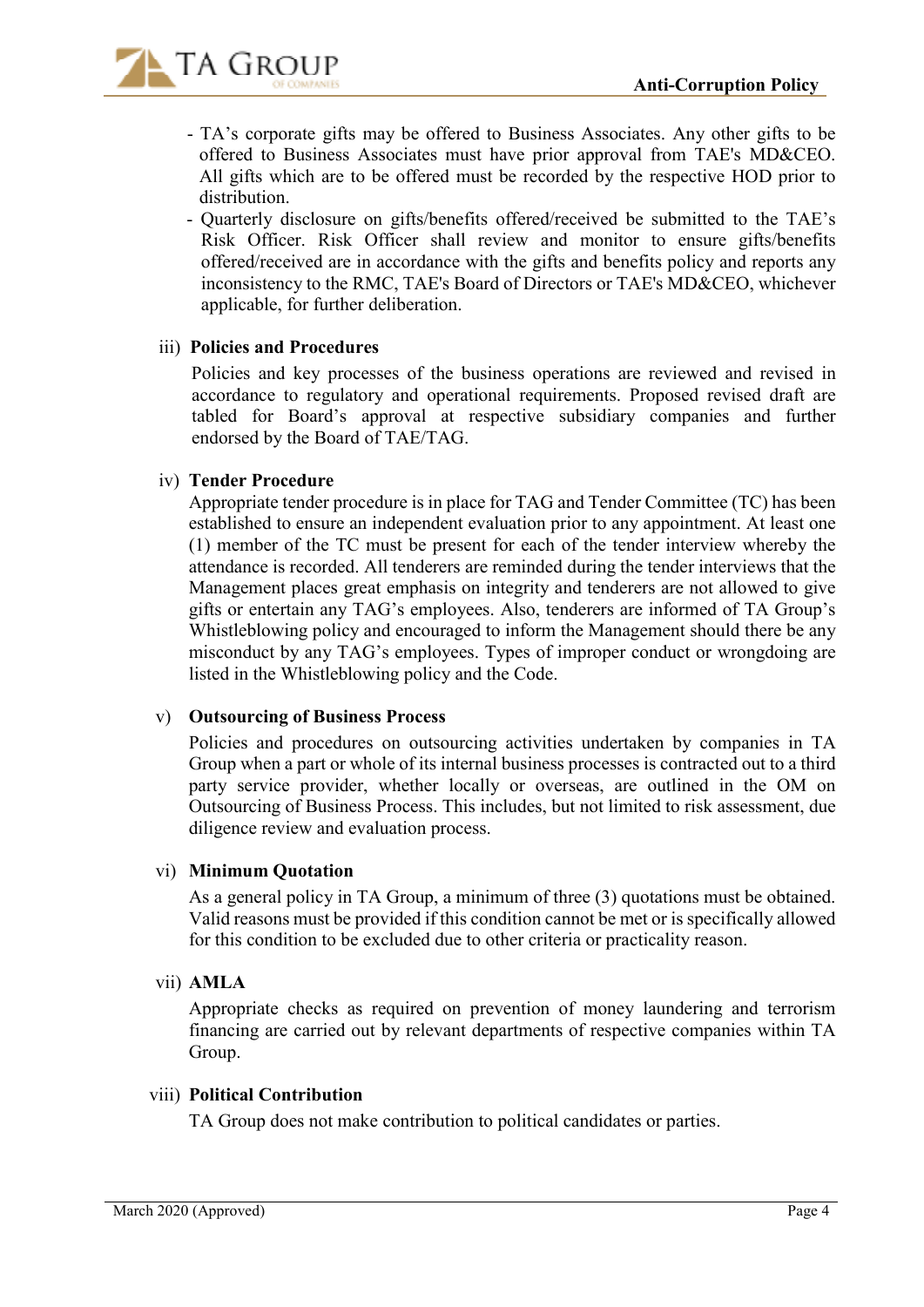

### **S SYSTEMATIC REVIEW, MONITORING AND ENFORCEMENT**

#### i) **Internal Audit Department (IAD)**

IAD plays an independent role in ensuring that the operations of TA Group are conducted in accordance with established policies, procedures and regulatory requirements. IAD shall evaluate and improve the effectiveness of governance, risk management and internal controls in carrying out its role with a risk-based audit approach. A strategic audit plan is developed for a 3-year audit cycle which is tabled to the ARC for review and approval.

#### ii) **Compliance Officer**

Compliance Department are established for relevant companies which are categorised as market intermediaries. Compliance Officer is appointed to oversee the Compliance Department of the respective company. Compliance Officer shall ensure the company meets regulatory requirements and has adequate internal controls for the company to function in an ethical manner. Compliance programs are reviewed and revised as required to assist Management in identifying and mitigating possible risks so as to maintain a positive reputation of TA Group.

#### iii) **RMD**

 RMD shall identify and assess possible risks and work together with both IAD and Compliance Officer to mitigate risks whenever possible. RMC at subsidiary level conducts regular meetings to oversee and review the risk management process as well as to ensure that the risks are managed in accordance with TAE's risk strategy and appetite.

RMC's minutes with the risk reports of both TAE and TAG are forwarded to ARC for review and deliberation. ARC's discussions on these minutes and risk reports are recorded and forwarded to TAE/TAG's Board respectively.

#### iv) **Code of Ethics and Conduct**

TA Group has a comprehensive code of ethics and conduct (TA's Code) which new employee shall acknowledge by signing the form on the first day of employment. Any breach of TA's Code shall be dealt with in accordance to chapter 3 on disciplinary procedure of HRD's OM.

#### v) **Assessment of Contractors/Suppliers/Consultants**

 Annual assessment are carried by those departments involved in engaging contractors/suppliers/consultants for their goods/services to ensure:

- They are appointed based on their merits, qualification and experience for the required goods/services.
- Scope of appointment are carried out accordingly.
- Their performance/delivery have been satisfactory and may be considered for future appointment/project.

The completed assessments are reviewed by the Management.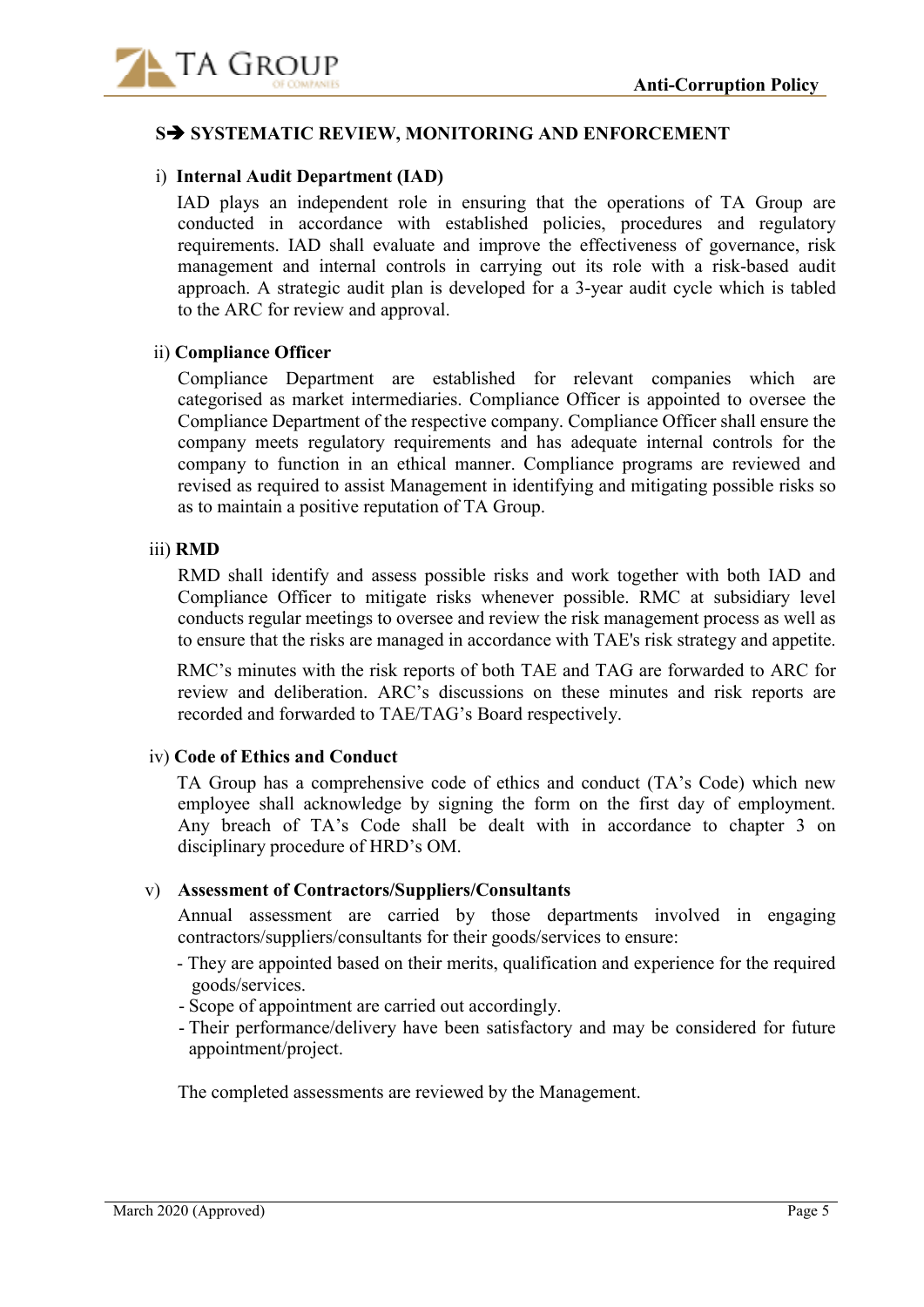

# **T TRAINING AND COMMUNICATION**

# i) **Training**

Training on the understanding and importance of preventing corruption in TA Group is conducted for all levels, including the Management. Both in-house and external trainings are arranged to ensure those involved are aware of the importance in conducting a business transaction in a fair and ethical manner.

### ii) **Communication**

TA Group has established an intranet, iconnect.ta.com.my (TA's iConnect), as a common communication platform for all employees of TA Group. TA Group's Code, Whistleblowing policy and Anti-Corruption policy are available on TA's iConnect as well as TAE's and TAG's websites. All new employees are given an induction course which include, but not limited to presentation on TA's Core Values, TA's Code and AMLA.

In the effort to create continuous awareness on the Policy, there shall be an article on issues related to TA's Anti-Corruption Policy and/or MACC Act/requirements which are emailed to all TA Group's employees.

# **6. CORPORATE SOCIAL RESPONSIBILITY PROJECTS, SPONSORSHIP & DONATIONS SUPPORT OF CORPORATE SOCIAL RESPONSIBILITY (CSR)**

CSR Projects, Sponsorship and Donations in Support of CSR projects and the use of Sponsorships and Donations (collectively "contributions"), are part of our contribution to the wellbeing of the communities and the environment in which we operate. Such contributions, however, can never be promised, offered or made to secure a business advantage or for any other improper purpose such as to bribe or self-enrich. Before offering, promising or making any contribution to CSR projects, a Sponsorship or a Donation you must ensure the contribution complies with the CSR projects, Sponsorships and Donations Directive.

#### **7. RECORD KEEPING**

Adequate and relevant record shall be maintained for seven (7) years by appropriate personnel/department to ensure transactions are executed in accordance with appropriate authorization. Supporting documents such as invoices, memoranda and other documents and records relating to dealings with third parties should be prepared and maintained with accuracy and completeness.

# **8. CONFIDENTIALITY OF INFORMATION**

All information received shall be treated with confidence. Information on the identity of the individual who reports fraudulent activities will not be released without prior consent of the individual. Investigation status/results must not be disclosed or discussed with anyone other than those who have a legitimate need to know.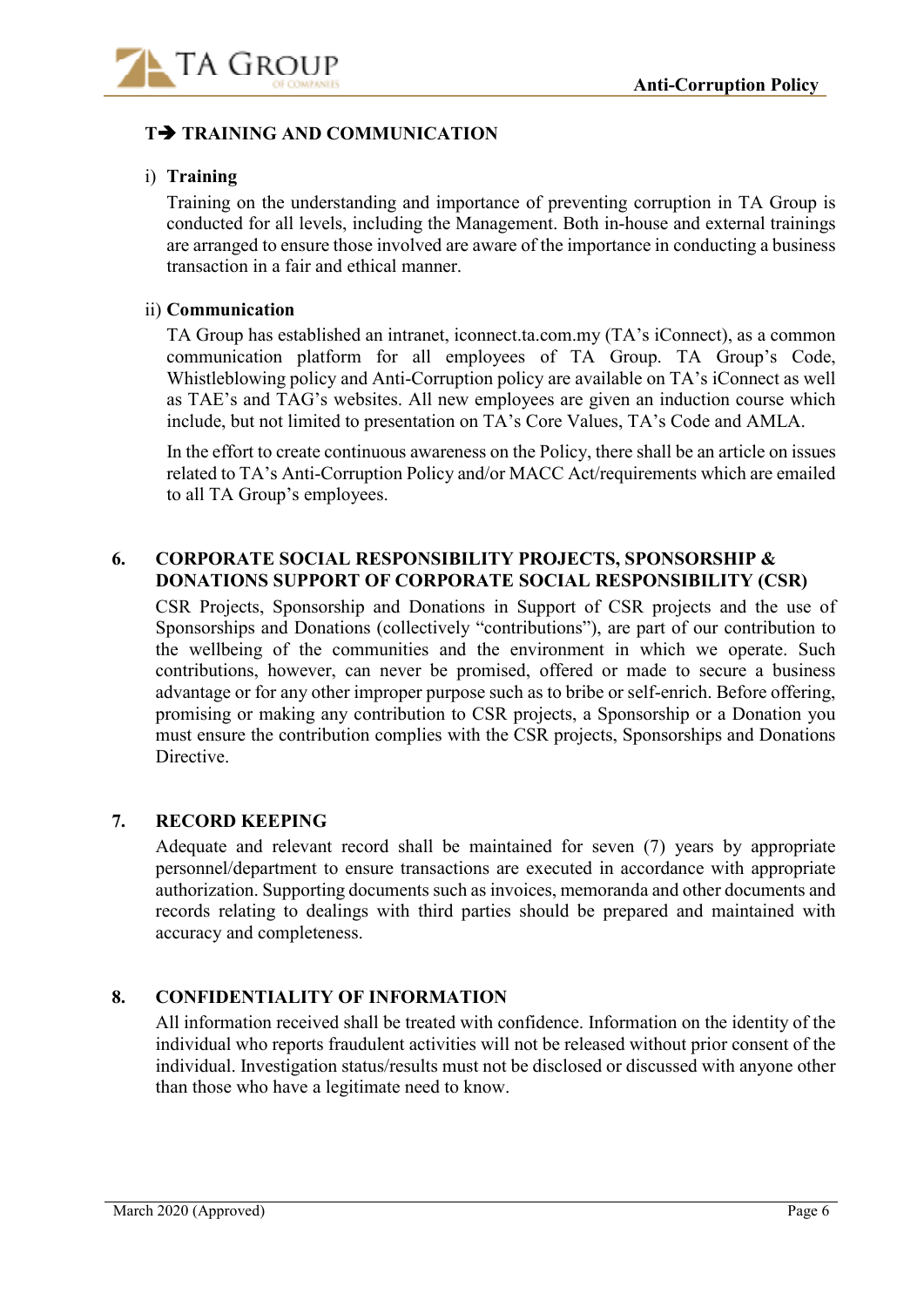

# **9. DEFINITIONS**

Definitions of words in relation to corruption are as specified in MACC Act/Guidelines.

# **10. RED FLAGS**

This list is not exhaustive and all employees should be alert to other indicators that may raise a suspicion of corrupt activity. Employee must report to the immediate supervisor/HOD/HRD if any of these indicator is encountered.

The following is a list of "red flags" that may indicate the possible existence of corrupt practices and is for illustration purpose only:

- i) Unexpected additional fee or commission to "facilitate" a service.
- ii) Payments to be made through third party account, or to a country/geographic location different from where the Third Party resides or conduct business.
- iii) Demanding lavish gifts or hospitality before commencing or continuing contractual negotiations or provision of services.
- iv) Third-Party refuses to divulge adequate information during due diligence procedures and requests an unexpected additional fee or commission to "facilitate" a service.
- v) Private meetings requested by public contractors or companies hoping to tender for contracts.
- vi) Not following policies or procedures abusing the decision-making process.
- vii) Unexplained preferences for certain contractors/refuses to put terms agreed in writing.
- viii) Invoices rendered or paid in excess of contractual amounts.
- ix) A third party engages in, or has been accused of engaging in, improper business practices.
- x) A third party has a reputation for paying bribes, or requiring that bribes are paid to them, or has a reputation for having a "special relationship" with foreign government officials.
- xi) A third party insists on receiving a commission or fee payment before committing to sign up to a contract with us, or carrying out a government function or process for us.
- xii) A third party requests that a payment is made to "overlook" potential legal violations.
- xiii) A third party requests or requires the use of an agent, intermediary, consultant, distributor or supplier that is not typically used by or known to us.
- xiv) Unreasonable fee to provide consultancy services.